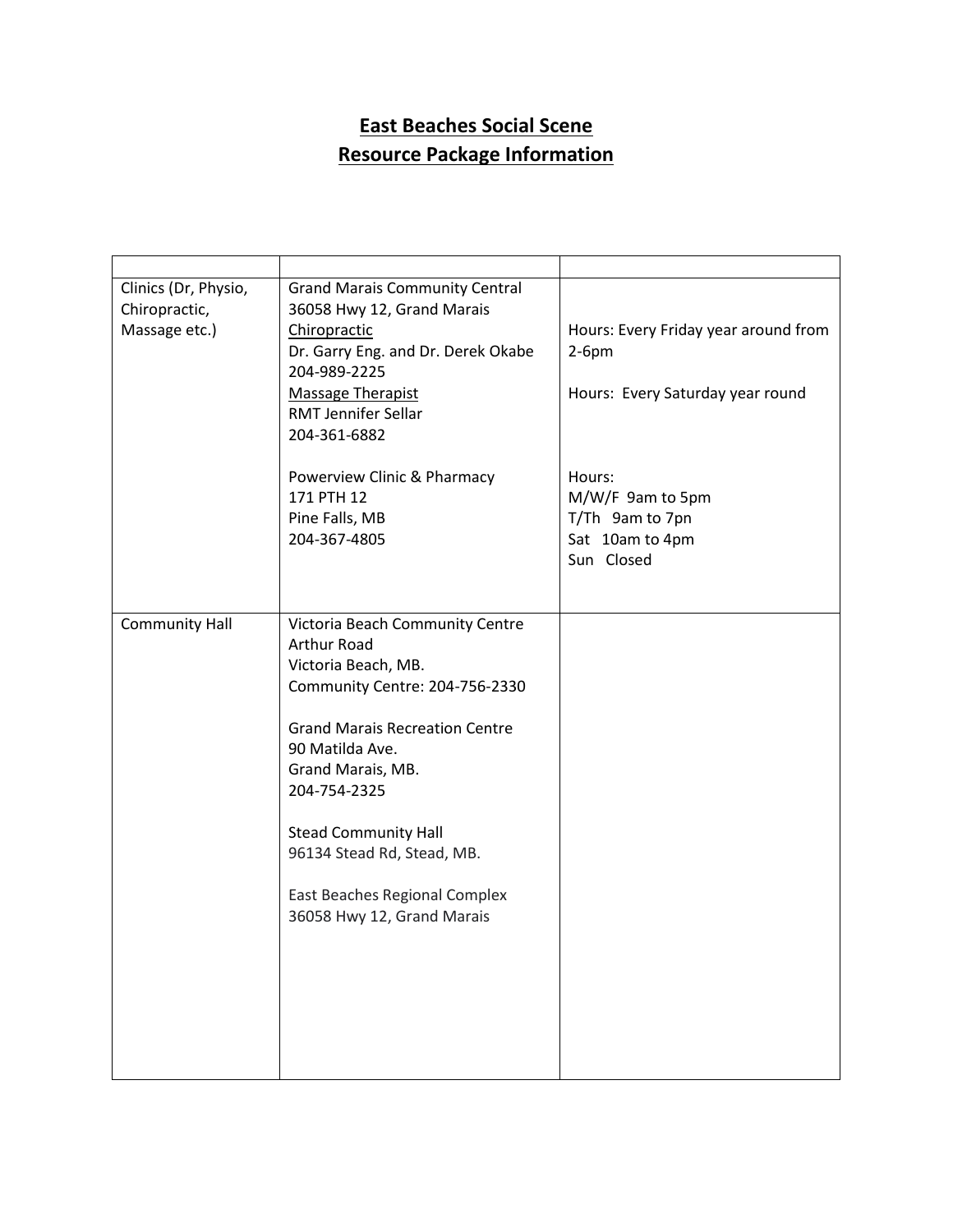| Food Bank             | There is not a food bank located in<br>the beaches area. Referrals can be<br>made to the following.<br>Selkirk Food Bank<br>310 Christie Ave.<br>Selkirk, MB.<br>204-482-9178<br>Lac Du Bonnet and Area Food Bank | Hours:<br>Tuesday 10am to 2pm<br>Hours:                                                                                                      |
|-----------------------|-------------------------------------------------------------------------------------------------------------------------------------------------------------------------------------------------------------------|----------------------------------------------------------------------------------------------------------------------------------------------|
|                       | 55 McArthur Ave.<br>Lac Du Bonnet, MB.<br>204-345-9807                                                                                                                                                            | Monday & Thursday 10am to 12<br>noon                                                                                                         |
|                       | Food Bank of Beausejour<br>730 Park Ave.<br>Beausejour, MB.<br>204-268-3600                                                                                                                                       | Hours:<br>Monday & Thursday 10am to 12<br>noon                                                                                               |
| <b>Grocery Stores</b> | Saffies General Store<br>2 Girard Street<br>Albert Beach, MB.<br>204-756-3846                                                                                                                                     | Hours:<br>Monday to Sunday 8am to 8pm<br>They have a Seniors Day and they<br>deliver.                                                        |
|                       | <b>Traverse Bay Corner Store</b><br>Highway 59 & MB-11<br>Traverse Bay, MB.<br>204-756-2366                                                                                                                       | Hours:<br>Monday to Wednesday 8am to 8pm<br>Thursday 12 - 8pm<br>Friday to Sunday 8am to 8pm<br>They have a Seniors Day and they<br>deliver. |
|                       | <b>Thomas Crossing Community Store</b><br>39001 Belair Road<br>Belair, MB.<br>204-754-3410                                                                                                                        | Hours:<br>Sunday 12 -6pm<br>Mon., Wed. & Thurs 9am - 6pm<br>Tues. Closed<br>Friday & Saturday 9am - 7pm                                      |
|                       | Hillside Beach Store and Eatery<br>Corner of Lakeshore Rd & Hillside Rd<br>Hillside Beach, MB.<br>204-756-2120                                                                                                    | Hours:<br>Everyday 10am to 6pm                                                                                                               |
|                       | <b>Grand Marais Village Store</b><br>33 Victory Road<br>Grand Marais, MB.<br>204-754-2344                                                                                                                         | Hours:<br>Sunday to Thursday 9am to 6pm<br>Friday & Saturday 9am to 8pm                                                                      |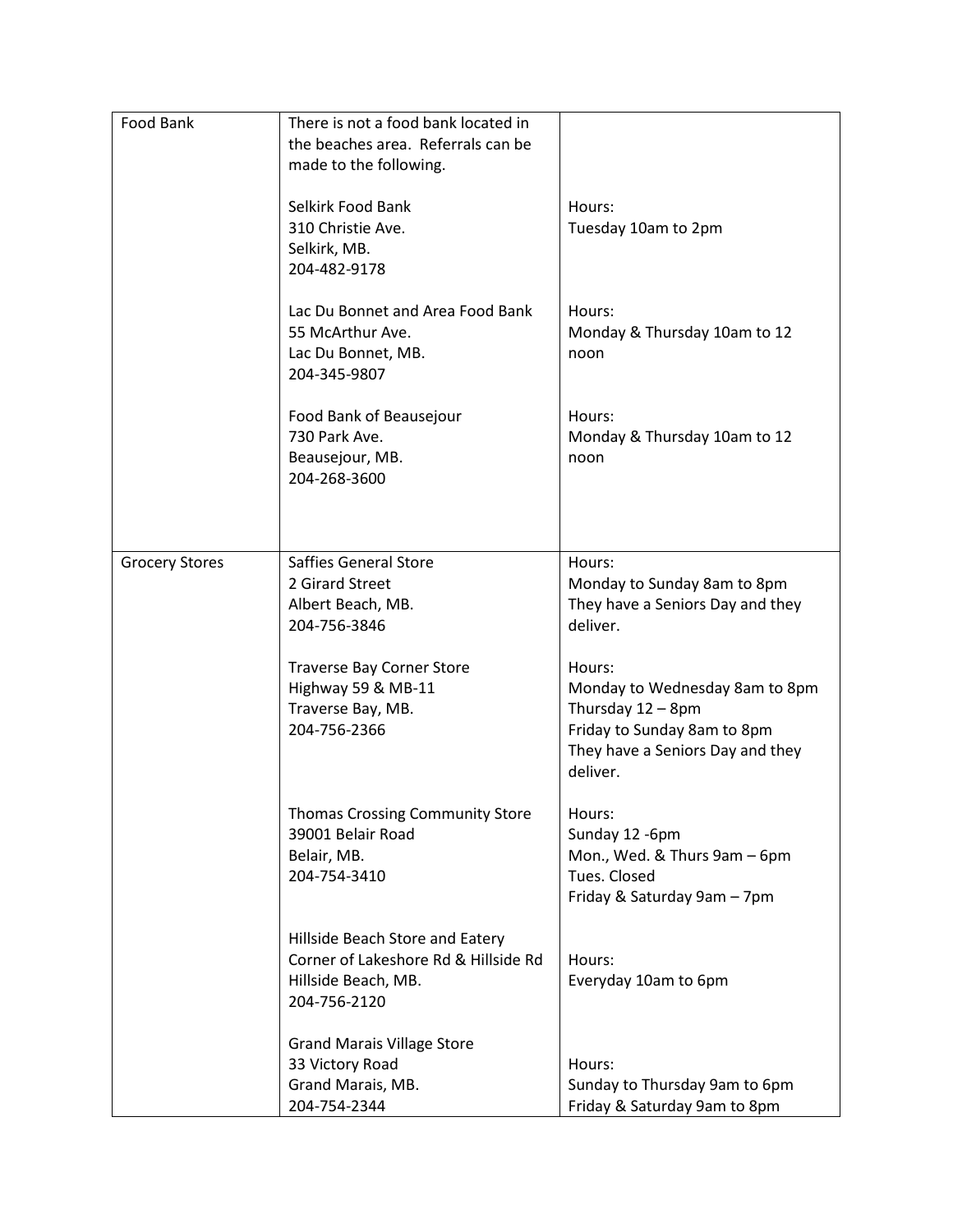| Hospitals                     | Pine Falls Health Complex<br>37 Maple Street<br>Powerview-Pine Falls, MB.<br>204-367-4441                                                                                                                                                                                                                 | Open 24 hours                                                                                                                                                                                                                                                                                |
|-------------------------------|-----------------------------------------------------------------------------------------------------------------------------------------------------------------------------------------------------------------------------------------------------------------------------------------------------------|----------------------------------------------------------------------------------------------------------------------------------------------------------------------------------------------------------------------------------------------------------------------------------------------|
|                               | Selkirk Regional Health Centre<br>120 Easton Drive<br>Selkirk, MB<br>204-482-5800                                                                                                                                                                                                                         | Open 24 hours                                                                                                                                                                                                                                                                                |
| Indigenous Healing<br>Centres | <b>Giigewigamig Traditional Healing</b><br>Centre<br>Pine Falls Health Complex<br>37 Maple Street<br>Powerview-Pine Falls, MB.                                                                                                                                                                            | Hours:<br>Mon to Fri 8:30am to 4:30pm                                                                                                                                                                                                                                                        |
|                               | Sagkeeng Mino Pimatiziwin Family<br><b>Treatment Centre</b><br>I/R Fort Alexander<br>Toll Free 1-866-329-0736<br>204-367-2172                                                                                                                                                                             | Hours:<br>Mon to Fri 8:30am to 4:30pm                                                                                                                                                                                                                                                        |
| Libraries                     | Victoria Beach Branch Library<br>3 Ateah Road<br>Victoria Beach, MB.<br>204-756-2043                                                                                                                                                                                                                      | Hours:<br>Wed, Fri & Sat 10am - 2pm                                                                                                                                                                                                                                                          |
| Local RCMP<br>Detachment      | Victoria Beach Police<br>Non-emergency phone number<br>204-756-2322<br>Powerview RCMP Detachment<br>265 Main St<br>Powerview, MB<br>Telephone: 204-367-8728<br>Fax: 204-367-2802<br><b>Grand Marais RCMP</b><br>293-37149 PTH 12<br>RM of St. Clements MB<br>Telephone: 204-754-3494<br>Fax: 204-754-3727 | Hours:<br>Monday to Friday<br>8am to 5pm<br>Hours:<br>Monday to Friday<br>(Long weekends of May to<br>September.)<br>8 am to 4 pm<br>Tuesday and Thursday<br>(September to the end of May)<br>8 am to 4 pm<br>Wednesday - every second week<br>(September to the end of May)<br>8 am to 4 pm |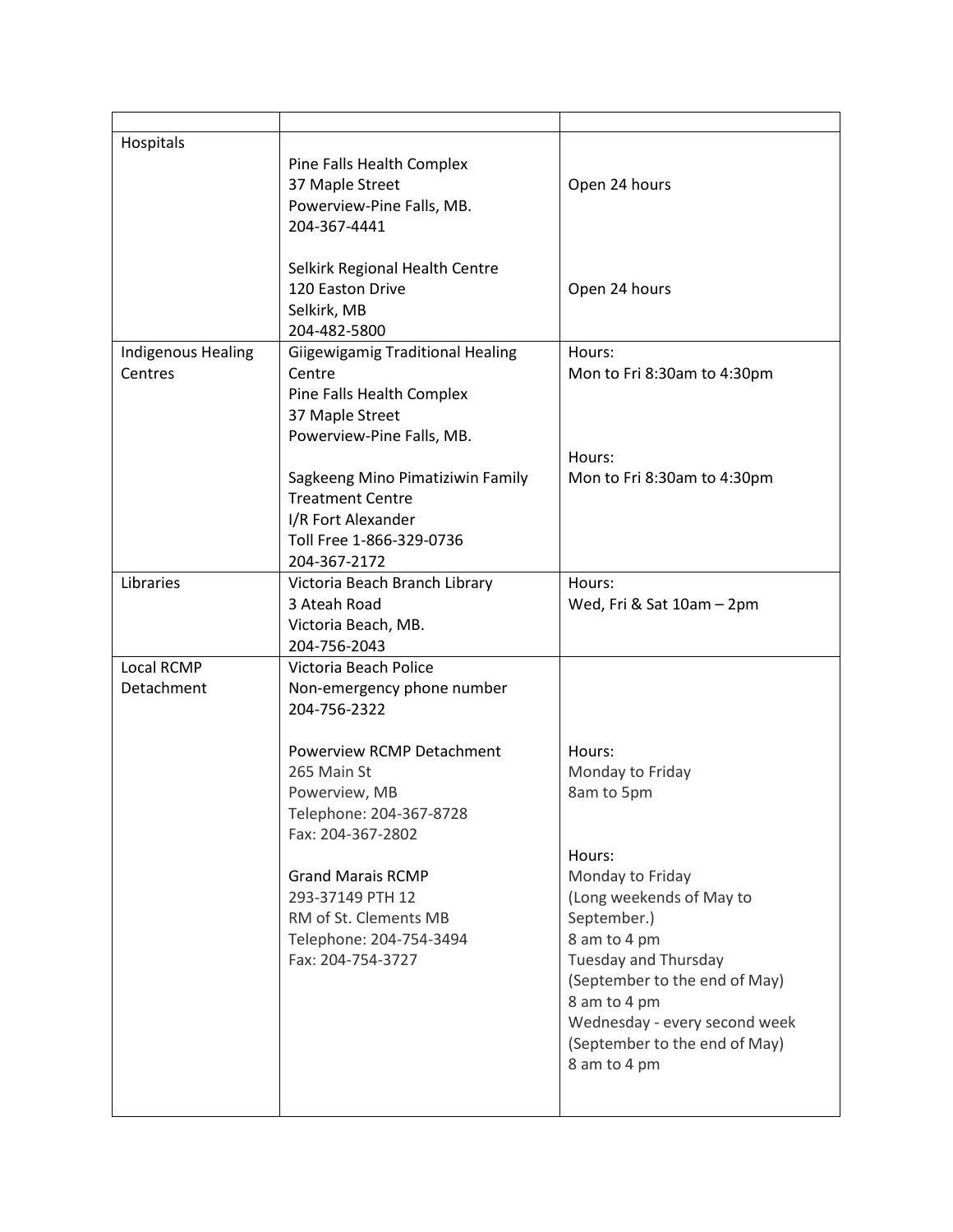| Pharmacies          |                                   |                                    |
|---------------------|-----------------------------------|------------------------------------|
|                     | Guardian - Pine Pharmacy          | Hours:                             |
|                     | 22 Pine St.                       | Mon to Fri 10am to 6pm             |
|                     | Powerview-Pine Falls, MB.         | Sat 10:30am to 4:30pm              |
|                     | 204-367-2611                      | Sun Closed                         |
|                     |                                   | Delivers to the East Beaches area. |
|                     |                                   |                                    |
|                     | Sagkeeng Health Centre            | Hours:                             |
|                     | I/R Fort Alexander, MB.           | Mon to Fri 8:30 to 4:30pm          |
|                     | Pharmacist                        |                                    |
|                     | Phone: (204) 367-9900             |                                    |
|                     |                                   |                                    |
|                     | <b>Walmart Pharmacy - Selkirk</b> | Hours:                             |
|                     | 1016 Manitoba Ave.                | Mon to Fri 7am to 8pm              |
|                     | Selkirk, MB                       | Sat 9am to 6pm                     |
|                     | 204-785-9010                      | Sun 12 to 5pm                      |
|                     |                                   |                                    |
|                     | Shopper Drug Mart - Selkirk       | Hours:                             |
|                     | 230 Main St.                      | Everyday 8am to 12am               |
|                     | Selkirk, MB                       |                                    |
|                     | 204-482-5600                      |                                    |
| Physicians' Offices | <b>Doctors Office</b>             | May - September                    |
|                     | 124 Birch Ave.                    | Doctor's vary                      |
|                     | Victoria Beach, MB.               |                                    |
|                     | 204-756-6305                      |                                    |
|                     | Summer months                     |                                    |
|                     |                                   |                                    |
|                     | Sagkeeng Health Centre            | Hours:                             |
|                     | I/R Fort Alexander, MB.           | Mon to Fri 8:30am to 4:30pm        |
|                     | Medical Clinic - Dr's Office      |                                    |
|                     | Phone: (204) 367-2208             |                                    |
|                     | Fax: (204) 367-458                |                                    |
|                     |                                   |                                    |
|                     | <b>Pine Falls Medical Clinic</b>  | Hours:                             |
|                     | 37 Maple Street                   | 8:30am to 4:30pm                   |
|                     | Powerview-Pine Falls, MB.         |                                    |
|                     | 204-367-2278                      |                                    |
|                     |                                   |                                    |
|                     | Powerview Clinic & Pharmacy       | Hours:                             |
|                     | 171 Manitoba 11                   | Mon: 9:00am to 5:00pm              |
|                     | Pine Falls, MB                    | Tue: 9:00am to 7:00pm              |
|                     | 204-367-4805                      | Wed: 9:30am to 5:00pm              |
|                     |                                   | Thu: 9:00am to 7:00pm              |
|                     |                                   | Fri: 9:00am to 5:00pm              |
|                     |                                   | Sat: 10:00am to 4:00pm             |
|                     |                                   | Sun: Closed                        |
|                     |                                   |                                    |
|                     |                                   |                                    |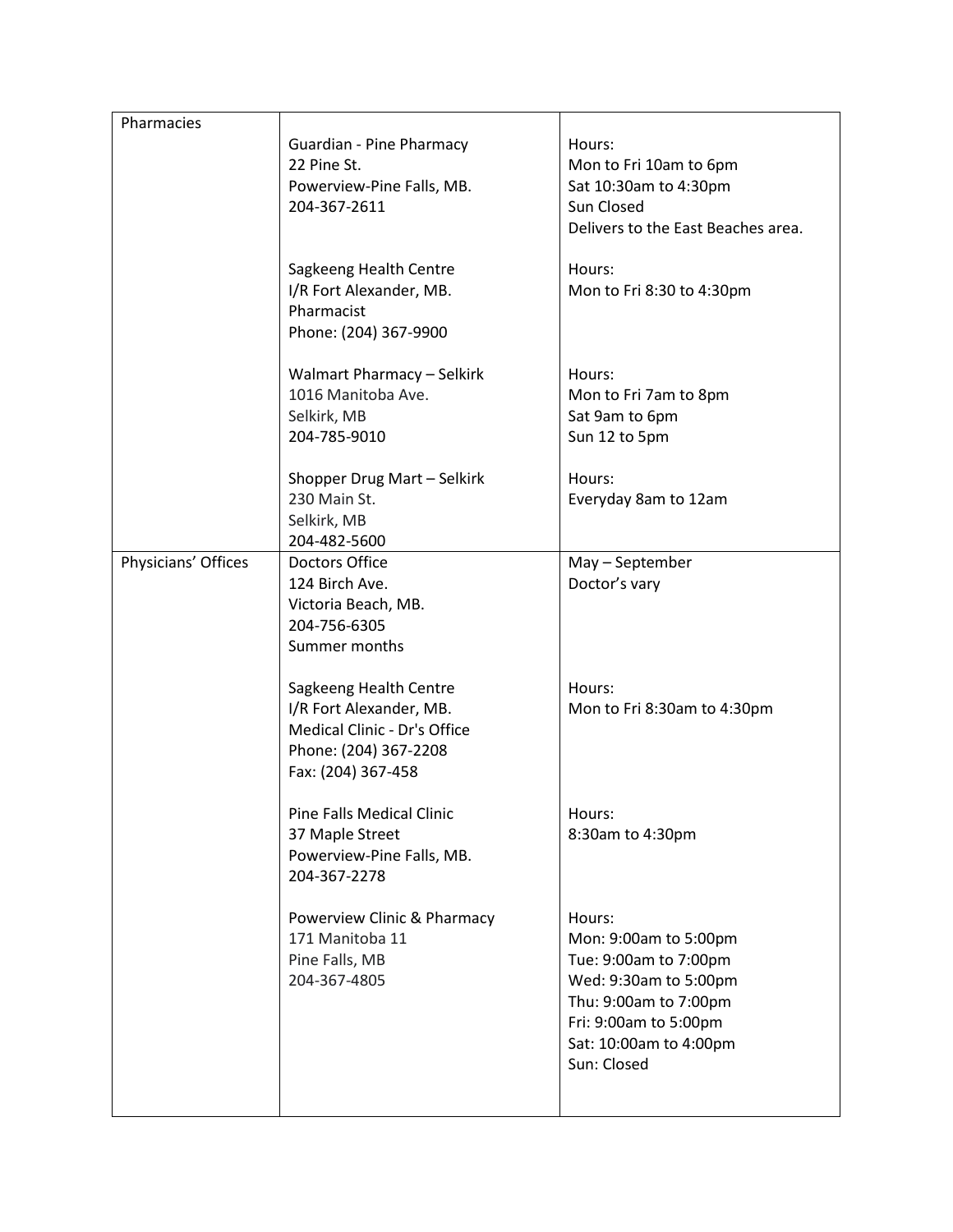| <b>Rural Municipality</b> | RM of Alexander       | Hours:                            |
|---------------------------|-----------------------|-----------------------------------|
|                           | 1 Bouvier Trail       | Monday to Friday 8:30am to 4:30pm |
|                           | St. Georges, MB.      |                                   |
|                           | 204-367-6170          |                                   |
|                           |                       |                                   |
|                           | RM of St. Clements    | Hours:                            |
|                           | 1043 Kittson Road     | Monday to Friday 8:30am to 4:30pm |
|                           | East Selkirk, MB.     |                                   |
|                           | 204-482-3300          |                                   |
|                           | RM of Victoria Beach  | Hours:                            |
|                           |                       |                                   |
|                           | 705-1661 Portage Ave. | Monday to Friday 8:30am to 4:30pm |
|                           | Winnipeg, MB.         |                                   |
|                           | 204-774-4263          |                                   |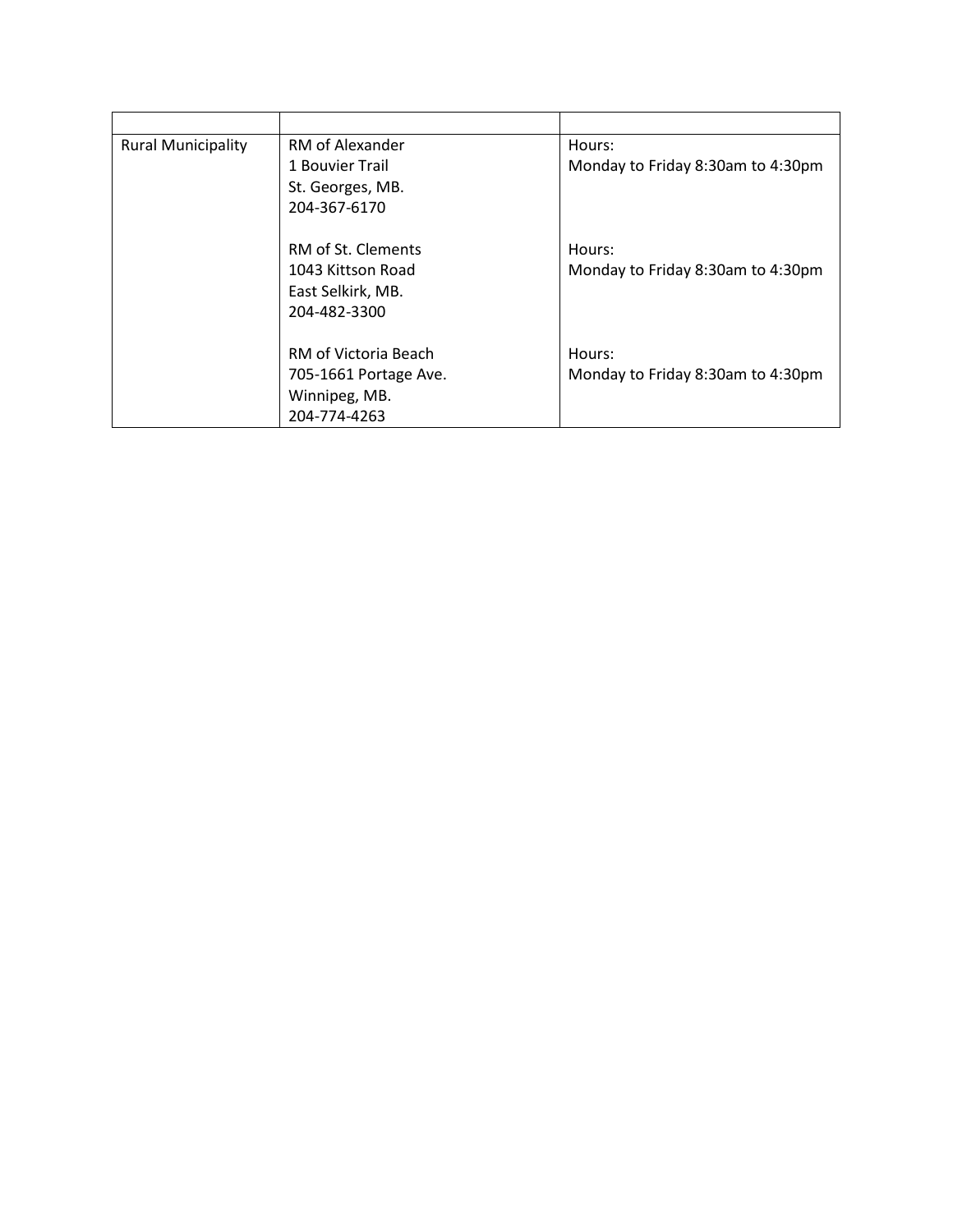## **Eastern Beaches Area of Lake Winnipeg**